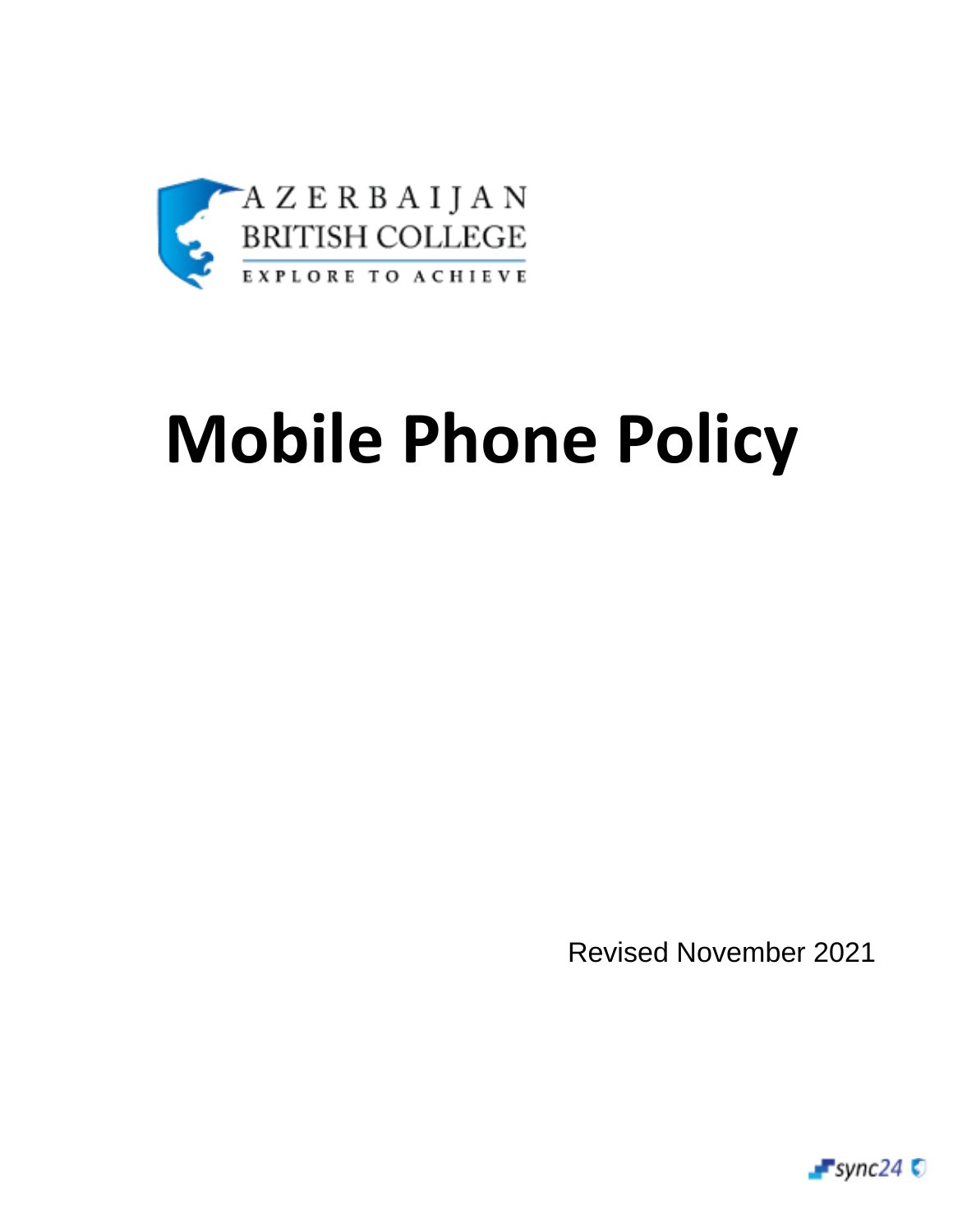The ABC Board has passed a **Mobile Phone Policy** that prohibits the presence of mobile phones, on the school premises, the school bus and for all educational activities.

- *School Premises is defined as all the area inside the walls and gates of the school. School bus refers to all journeys on school buses.*
- *Educational Activities means all educational activities organised and coordinated by the school including off-site activities and trips.*

The intent of the policy is to promote the health and safety of our students. ABC its employees, and third party agents contracted by the school shall not be financially or legally responsible for lost, stolen or damaged phones that are smuggled onto school premises, on the school buses or taken on educational activities. **The responsibility for mobile phone possession at school, on school buses or during educational activities shall rest entirely with the parent/guardian and the student.** 

Should students bring a phone onto the premises it will be removed from them and not returned until a written application to the Principal, by the parent, requesting the phone back has been handed in (the request may or may not be granted). The sanction for bringing the phone into the school premises, school bus or educational activity can include, but not limited to, detention, inschool suspension, and suspension, all of which are logged onto the student's permanent record. Illegal use of a cell phone is likely to be referred to law enforcement.

Having a phone on school premises, the school bus or during educational activities will lead to confiscation, and they will be held by the Principal.

1. **First offence:** the phone will be confiscated for the **term**, and only returned to the **student**  following a written application to the Principal, from the parents. The student will receive a **verbal warning**.

2. **Second offence:** the phone will be confiscated for a **term**, and only returned to **parents** following a written application to the Principal, from the parents. The student will receive **detention**.

3. **Third offence:** the phone will be confiscated for the **year,** and only returned to **parents** following a written application to the Principal, from the parents. The student can be **suspended**. Further persistent breaches can be followed by longer suspensions and ultimately exclusion.

The school authorities reserve the right to administer an immediate suspension or exclusion, where a student brings a mobile phone to school and uses it inappropriately.